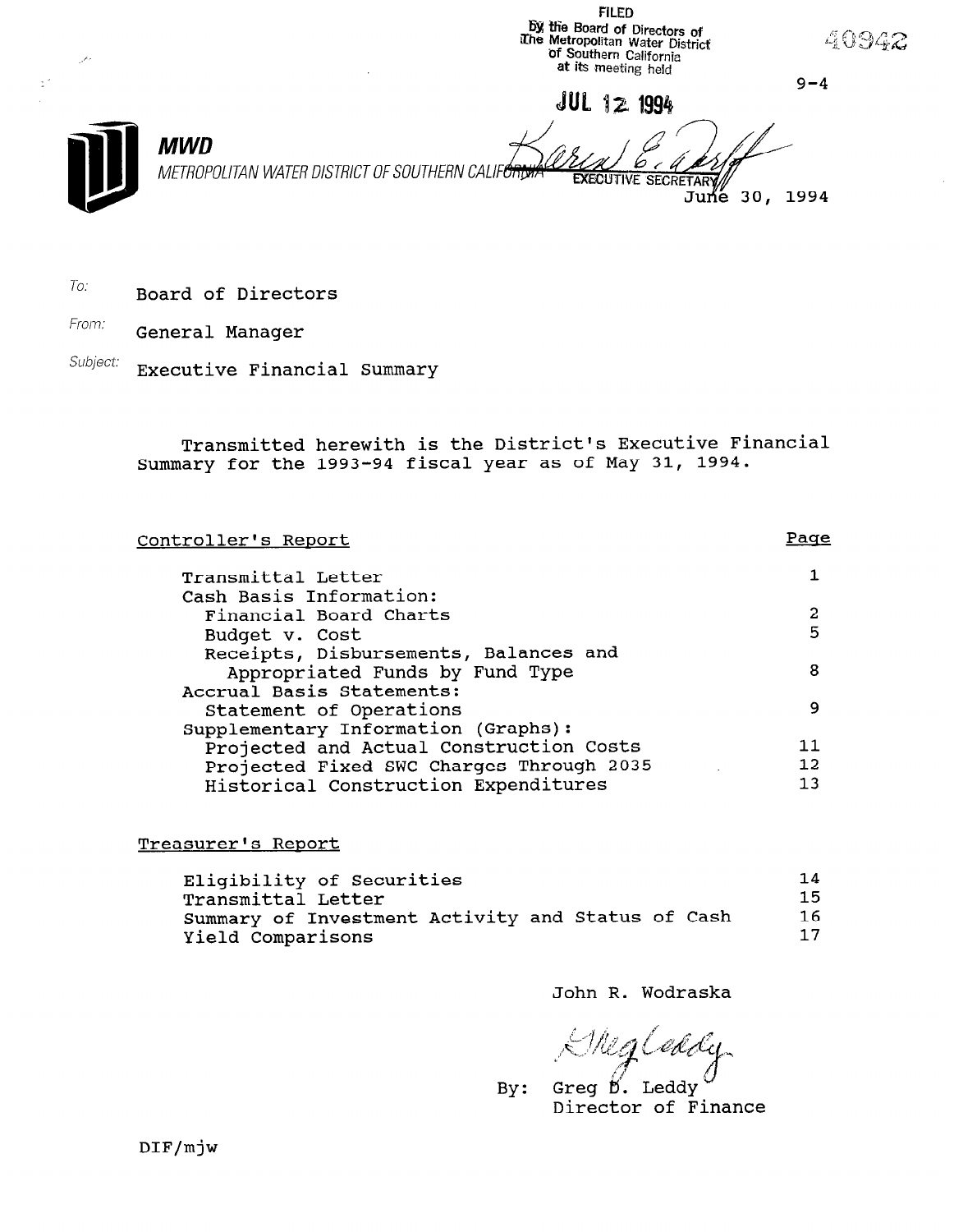A G Q 4 7

Page 1



June 30, 1994

 $T$ o: General Manager

From: **Controller** 

 $\mathbb{Z}$ 

Subject: Monthly Financial Summary

Transmitted herewith is the Monthly Financial Summary as of May 31, 1994. Included in the report are the following statements:

- . Financial Board Charts
- · Budget v. Cost Report
- . Statement of Receipts, Disbursements, and Balances by Fund
- . Statement of Operations--Accrual Basis
- Supplementary Information

There were no appropriations closed in the month of May 1994.

David I. Furukawa

Encl.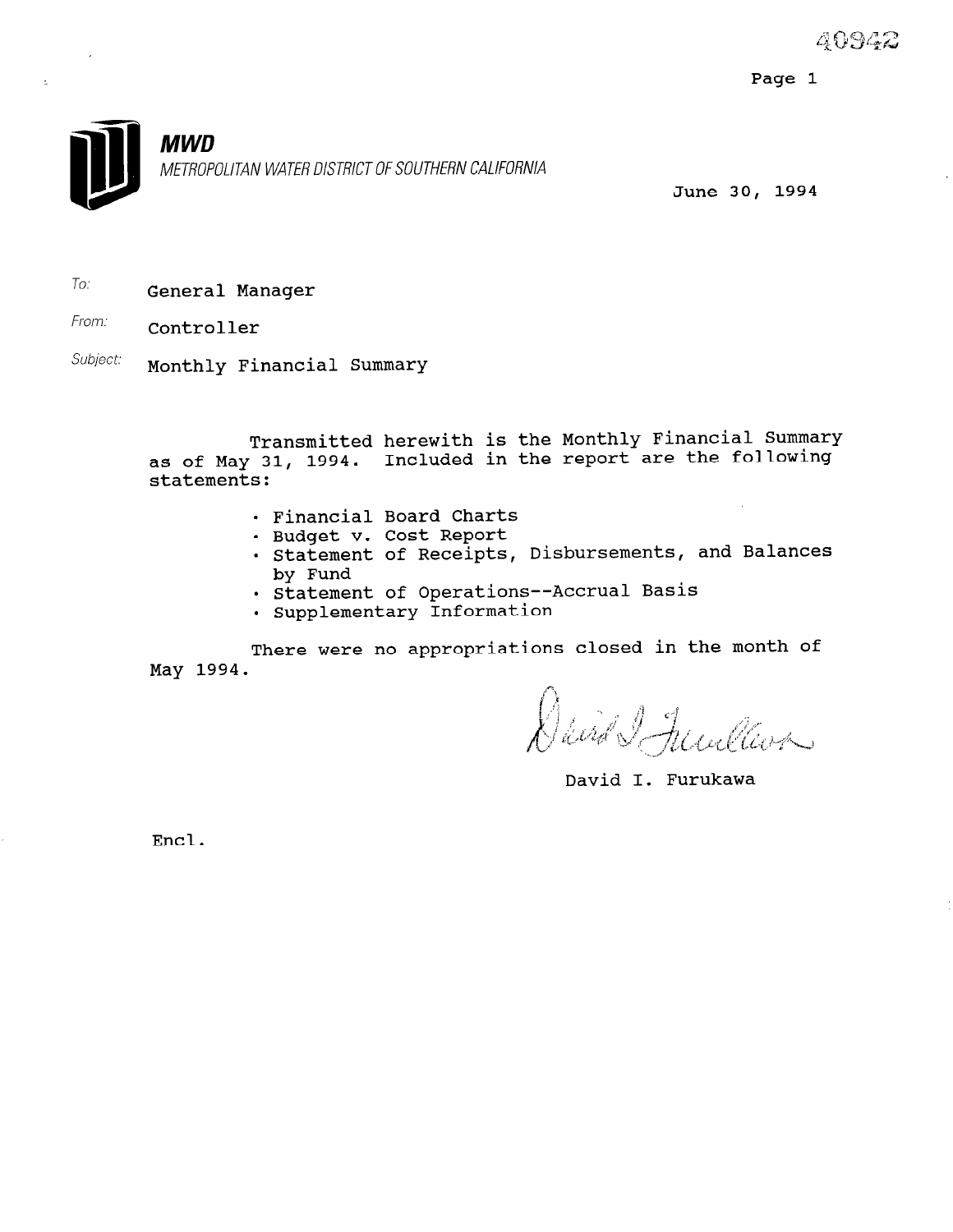







 $-$  Page 2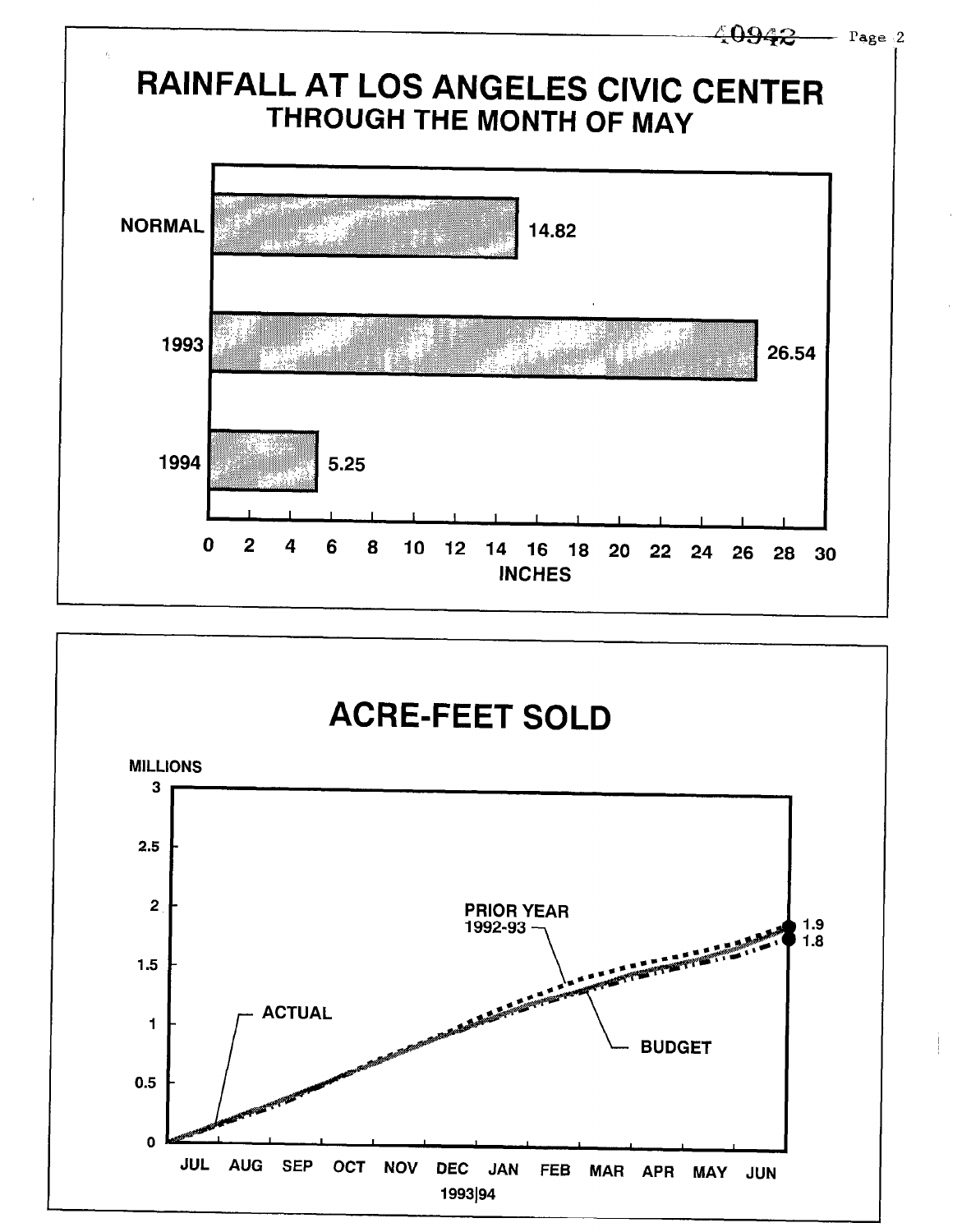

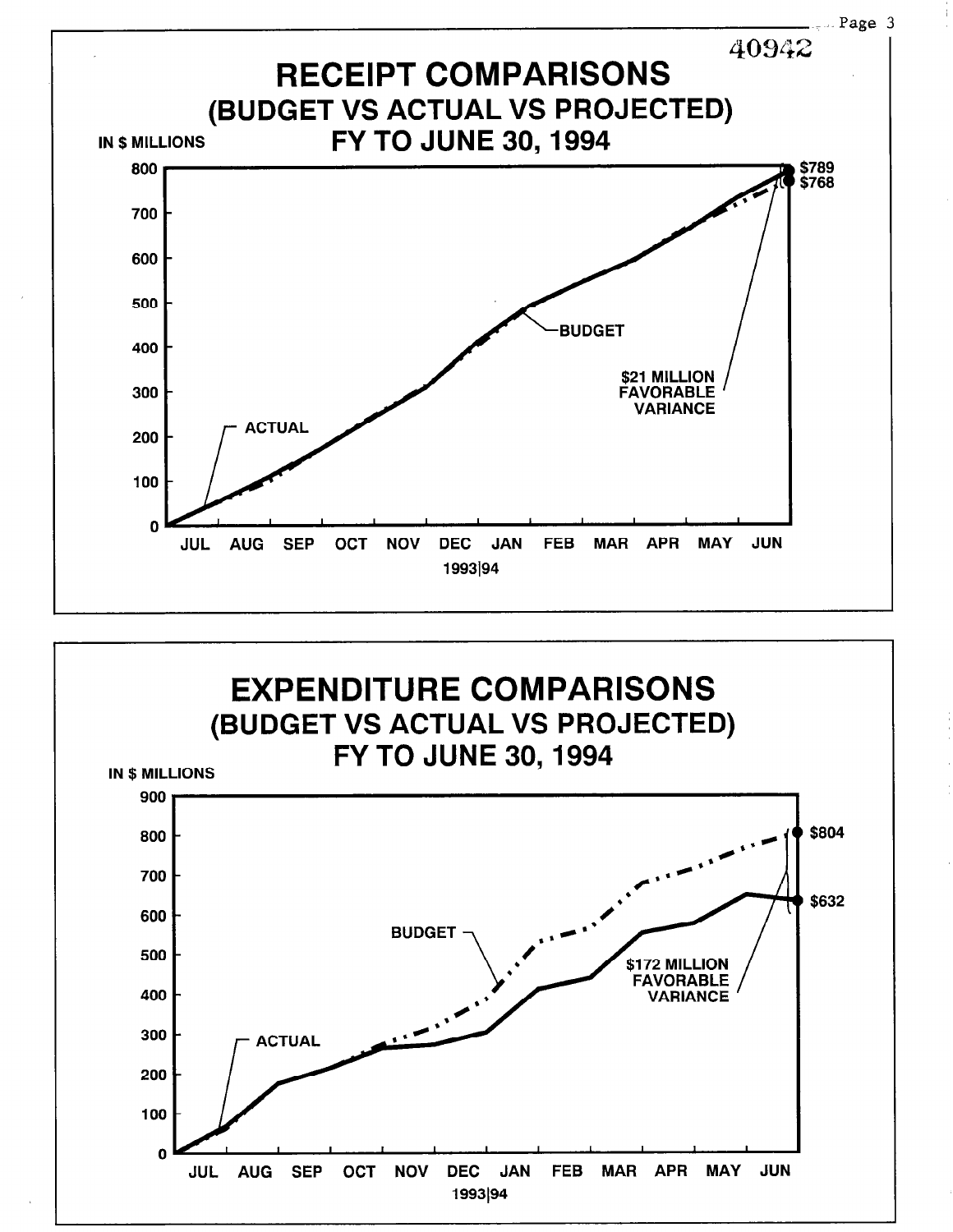

# APPROPRIATIONS APPROVED TO DATE AND UNEXPENDED APPROPRIATIONS AS OF APRIL 30,1994

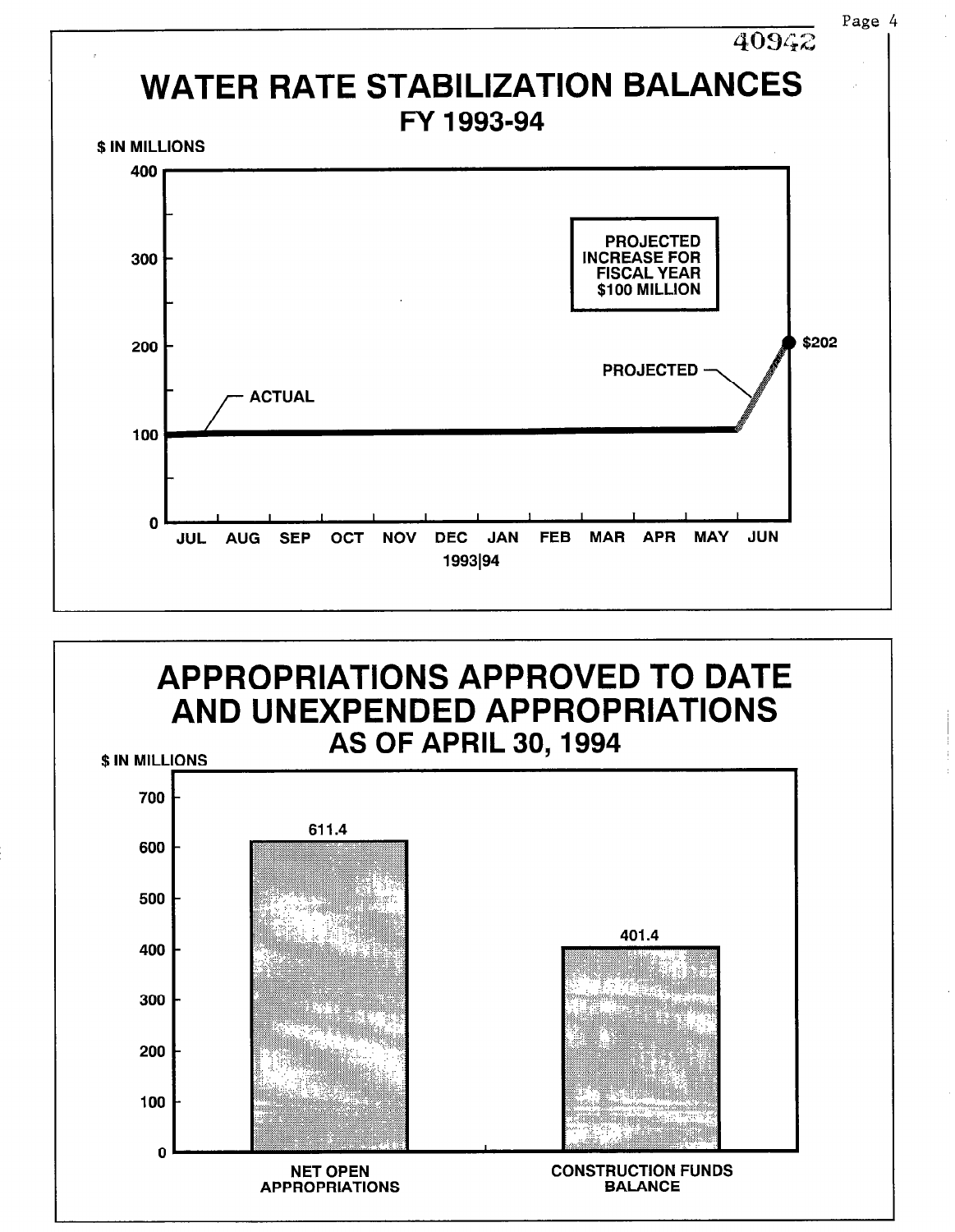## BUDGET VS COST REPORT - CASH BASIS SUMMARY\* JULY 1,1993 - MAY 31,1994 (IN MILLIONS OF DOLLARS)

|                                                                       | 1992-93       | <b>ANNUAL</b> | <b>BUDGET</b>  | <b>ACTUAL</b> | <b>VARIANCE**</b> |              |
|-----------------------------------------------------------------------|---------------|---------------|----------------|---------------|-------------------|--------------|
|                                                                       | <b>ACTUAL</b> | <b>BUDGET</b> | <b>TO DATE</b> | TO DATE       | AMOUNT PERCENT    |              |
| IOPERATING RECEIPTS:                                                  |               |               |                |               |                   |              |
|                                                                       |               |               | \$538.2        | \$556.3       | \$18.1            | 3.4%         |
| <b>Receipts from Water Sales</b>                                      | \$526.5       | \$588.2       |                |               |                   |              |
| <b>Receipts from Power Recoveries</b>                                 | 14.3          | 19.0          | 17.7           | 12.1          | (5.6)             | $-31.4%$ (a) |
| <b>Additional Revenues</b>                                            | 23.7          | 50.0          | 49.3           | 48.1          | (1.2)             | $-2.5%$      |
| ITOTAL OPERATING RECEIPTS                                             | \$564.5       | \$657.2       | \$605.2        | \$616.6       | \$11.3            |              |
| OPERATIONS & MAINTENANCE EXPENDITURES:                                |               |               |                |               |                   |              |
| <b>MWD O&amp;M &amp; CRA Power</b>                                    | \$229.5       | \$255.3       | \$229.5        | \$238.2       | ( \$8.7)          | $-3.8%$      |
| <b>SWC O&amp;M and Power (Net)</b>                                    | 77.1          | 131.4         | 130.7          | 81.1          | 49.7              | 38.0% (b)    |
| Water Transfers\Options                                               | 1.8           | 12.0          | 0.5            | 0.5           | 0.0               | 0.8%         |
| <b>Additional CRA Supplies: O&amp;M</b>                               | 4.6           | 6.7           | 6.7            | 4.6           | 2.1               | 31.1% (c)    |
| ITOTAL O&M EXPENDITURES                                               | \$313.1       | \$405.3       | \$367.4        | \$324.4       | \$43.0            |              |
| INET OPERATING REVENUES                                               | \$251.4       | \$251.9       | \$237.8        | \$292.2       | \$54.4            |              |
|                                                                       | \$18.8        | \$20.0        | \$19.5         | \$20.8        | \$1.3             | 6.7%         |
| Interest on Investments<br>Revenue Bond/Commerical Paper Debt Service | (48.5)        | (49.5)        | (43.7)         | (44.4)        | (0.7)             | 1.5%         |
|                                                                       |               |               |                |               |                   |              |
| FUNDS AVAILABLE FROM OPERATIONS                                       | \$221.8       | \$222.4       | \$213.6        | \$268.6       | \$55.0            |              |
| <b>Additional CRA Supplies - Capital</b>                              | ( \$26.5)     | (\$42.2)      | (\$40.8)       | ( \$15.9)     | \$24.9            | -61.0% (d)   |
| Pay-As-You-Go Construction                                            | (10.1)        | (50.0)        | (48.7)         | (31.0)        | 17.7              | 36.4% (e)    |
| <b>Operating Equipment, Other Receipts, Trust</b>                     |               |               |                |               |                   |              |
| <b>Activity &amp; General Fund Construction</b>                       | 11.5          | (17.5)        | (17.0)         | 35            | 20,5              | 120,7% (f)   |
| <b>Tax Receipts</b>                                                   | 86.4          | 90.0          | 89.0           | 83.3          | (5.7)             | $-6.4%$      |
| <b>State Water Contract Capital</b>                                   | (170.1)       | (181.6)       | (181.6)        | (159.9)       | 21.7              | $-11.9%$ (g) |
| G.O. Bond/Other Debt Service                                          | (56.8)        | (57.7)        | (57.7)         | (59.6)        | (2.0)             | 3.4%         |
| <b>ICHANGE IN CASH ON HAND</b>                                        | \$56.2        | ( \$36.4)     | ( \$43.0)      | \$89.1        | \$132.1           |              |
| CONSTRUCTION EXPENDITURES                                             |               |               |                |               |                   |              |
| IFROM BONDS:                                                          | \$248.5       | \$329.8       | \$302.3        | \$182.4       | \$119.9           | 39.7% (h)    |
|                                                                       |               |               |                |               |                   |              |

\* Excluding Bond Construction Funds, Excess Earnings Funds, other Truet Funds, and the Deferred Compensation Fund.

\*\* A positive variance Is favorable to MWD, a negative variance is unfavorable.

Minor differences are due to rounding.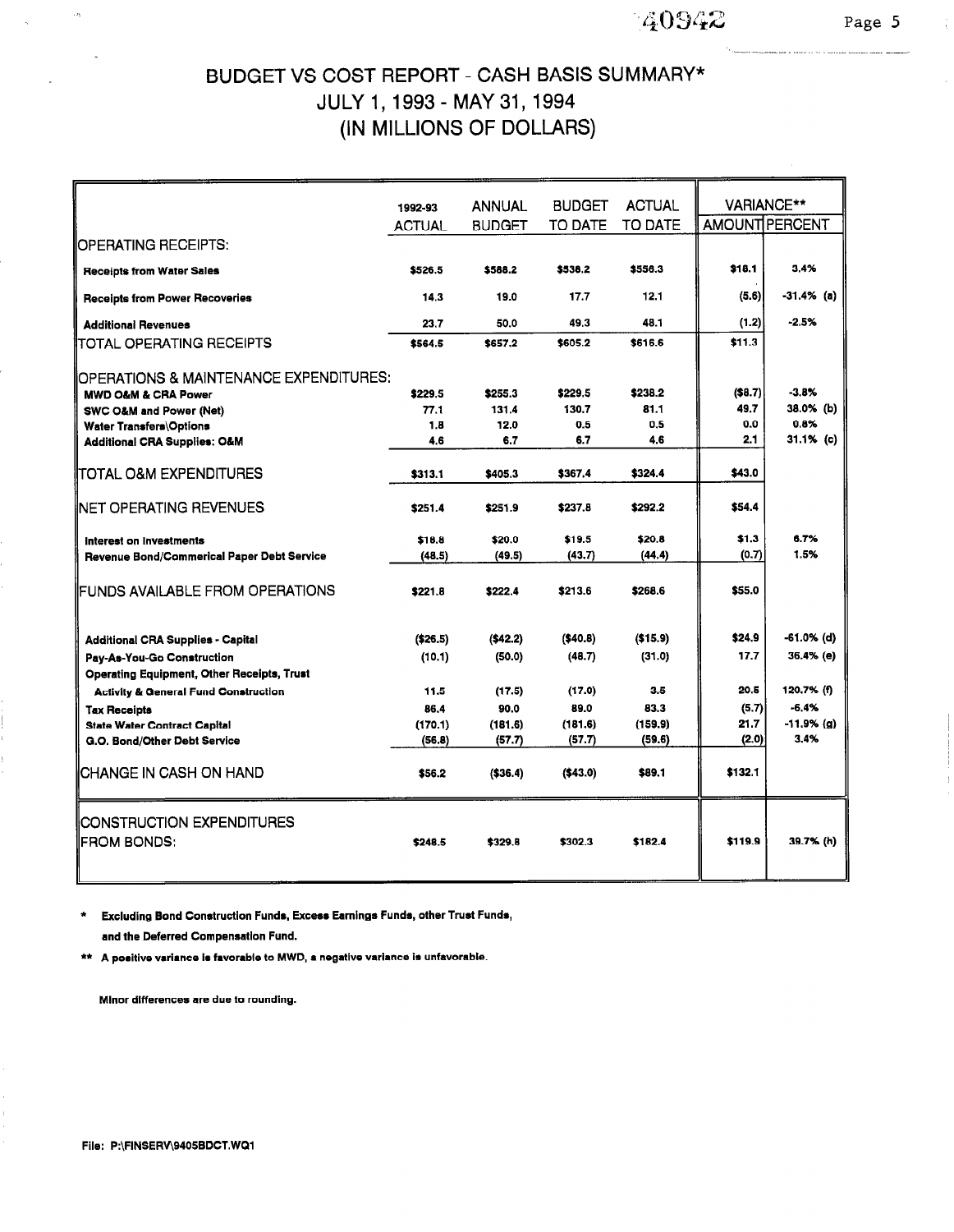# $_{\rm Page}$

### CASH BASIS EXECUTIVE FINANCIAL SUMMARY VARIANCE EXPLANATIONS Through May 31,1994

### Criteria: (plus or minus) \$500,000 and 10 percent or more

### OPERATIONS AND MAINTENANCE EXPENDITURES

- (a). Receipts from power recoveries are \$5.6 million under budget because power plants have been operated at lower levels than were anticipated in the budget, and certain power plants have been out of service during this period.
- (b). State Water Contract O&M and variable power expenditures are \$49.7 million less than budget due to: (1) revised costs for the calendar year 1993 billing for adjustments in the District's allocated share of Off-Aqueduct costs, (2) variable power unit rates being reduced to zero from July 1993 to December 1993, (3) higher credits received for prior period cost adjustments and return of bond cover, and unanticipated refunds received for prior deposits and surplus money investment fund interest earnings for replacement of control systems.
- (c). Additional CRA Supplies for the O&M are \$2.1 million under budget due to payment made to Imperial Irrigation District in January which included a capital and O&M portion. The portion of the payment that represents O&M expense has not been determined, thus the reported variance. The necessary adjustments will be made by the end of the fiscal year.

### OTHER RECEIPTS AND EXPENDITURES

- (d). Capital payments for additional Colorado River Aqueduct supplies are \$24.9 million under budget mainly due to delays in the completion of the final Environmental Impact Report (EIR) for some projects. The payments will be made when the final EIR is issued.
- (e). Pay-As-You-Go construction disbursements are \$17.7 million less than budget due to lower than anticipated expenditures on construction projects being funded from the PAYG Fund.
- (f). Operating equipment purchases, other receipts, trust activity, and General Fund construction are \$20.5 million under budget due to reimbursement and trust account activity transactions that are not included in the budget. This item also includes the unanticipated \$8.8 million received in March from the Castaic Lake Water Agency for the sale of a portion of the capacity in the Foothill Feeder.
- (g). State Water Contract capital payments are \$21.7 million under budget due to revised Off-Aqueduct costs for calendar year 1993 billing, a reduction of approximately \$19 million. In addition, credits received in November for prior period cost adjustments and interest earnings were greater than anticipated.

### CONSTRUCTION EXPENDITURES FROM BOND PROCEEDS

(h). Construction expenditures from bond proceeds are 39.7 percent below budget mainly because of delays in Right of Way acquisition for the Domenigoni Valley Reservoir; the Perris Filtration Plant Site Acquisition, and the Central Pool Augmentation Site Acquisition; Mills Filtration Plant and Garvey Reservoir have construction contracts delays; all Filtration Plants and Distribution System Chemical Containment Program are delayed because of changes in scope of the design; the Allen McColloch project is delayed because negotiations for the purchase of the pipeline; certain aspects of San Diego Pipeline No. 6 have been delayed pending results of the IRP which has delayed the release of RFP's for Geotechnical investigation and Aerial Survey, and the Inland Feeder project has a delay in completing preliminary design and right of way acquisition.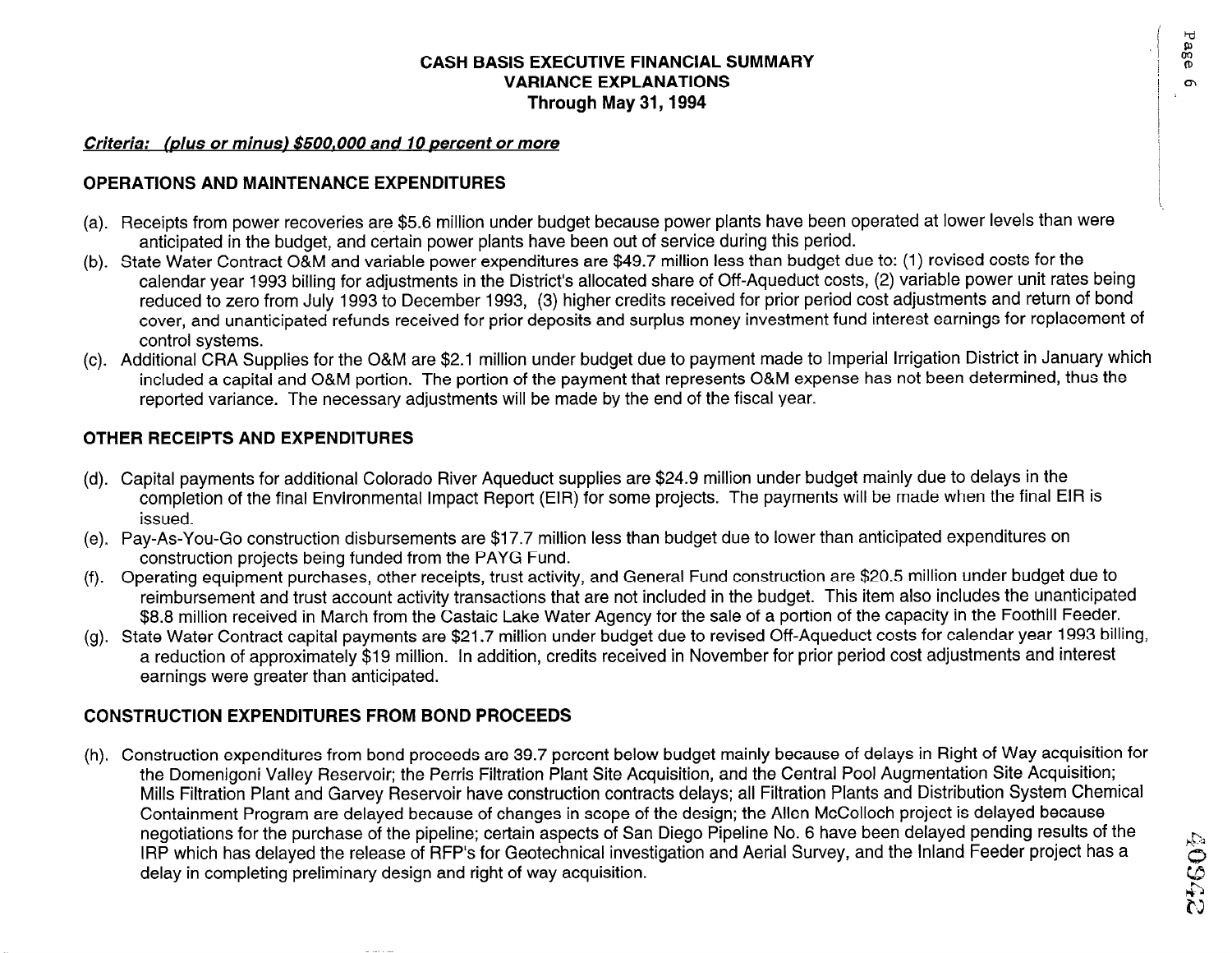### [THIS PAGE INTENTIONALLY LEFT BLANK]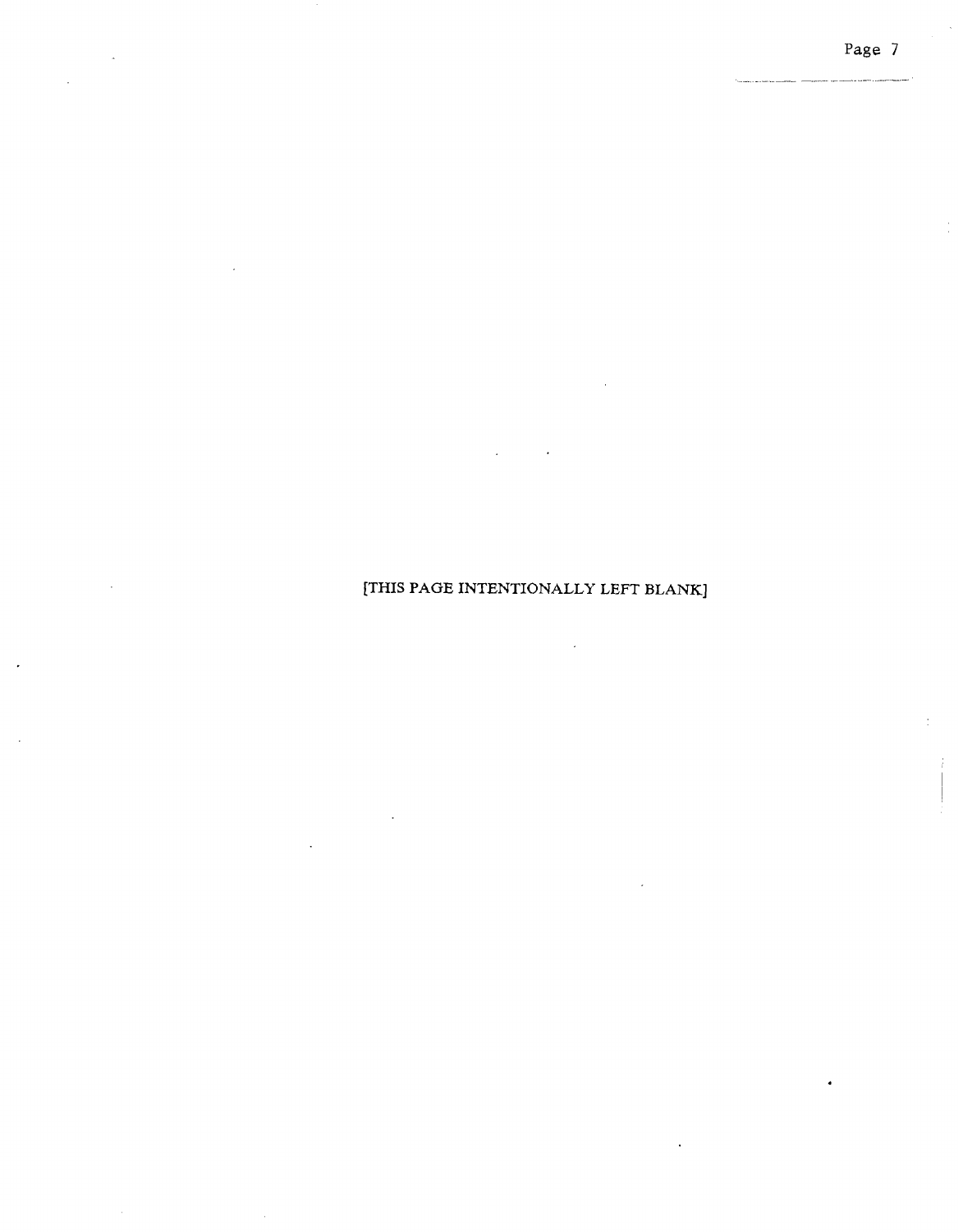#### STATEMENT OF RECEIPTS, DISBURSEMENTS, BALANCES AND APPROPRIATED FUNDS JULY 1, 1993 THROUGH MAY 31, 1

 $\sim$ 

|                                   | <b>OPERATING</b><br><b>FUNDS</b> | STATE CONTRACT<br><b>FUNDS</b> | <b>DEBT</b><br><b>SERVICE</b><br><b>FUNDS</b> | <b>RATE</b><br><b>STABILIZATION</b><br><b>FUNDS</b> | PAY-AS-YOU-<br><b>GO FUND</b> | <b>REVOLVING</b><br>CONSTR, FUND | REVENUE BOND<br>CONSTR. FUNDS | OTHER<br><b>FUNDS</b> |
|-----------------------------------|----------------------------------|--------------------------------|-----------------------------------------------|-----------------------------------------------------|-------------------------------|----------------------------------|-------------------------------|-----------------------|
| <b>BALANCES - START OF PERIOD</b> |                                  |                                |                                               |                                                     |                               |                                  |                               |                       |
| <b>CASH AND INVESTMENTS</b>       | 291, 178, 136.55                 | 60,538,414.05                  | 99,304,423.72                                 | 98,055,882.28                                       | 65,000,092.46                 | 281,654.05                       | 487,074,693.94                | 265,024,004.95        |
| <b>RECEIPTS</b>                   |                                  |                                |                                               |                                                     |                               |                                  |                               |                       |
| Net Tax Collections               |                                  | 35,629,457.82                  | 47,717,589,96                                 |                                                     |                               |                                  |                               |                       |
| <b>Water Sales</b>                | 556.307.646.13                   |                                |                                               |                                                     |                               |                                  |                               |                       |
| Water Standby Charge              | 48,114,555.41                    |                                |                                               |                                                     |                               |                                  |                               |                       |
| Power Recoveries                  | 12, 133, 537.90                  |                                |                                               |                                                     |                               |                                  |                               |                       |
| Interest on Investments           | 10,823,772.15                    | 1,183,021.57                   | 2,609,435.25                                  | 4,169,315.67                                        | 1,954,526.35                  | 15,167.14                        | 19,034,889.73                 | 12,887,161.13         |
| <b>Bond Sales/CP Sales</b>        |                                  |                                | 4,210,011.78                                  |                                                     |                               |                                  |                               | 162,084,027.92        |
| <b>Other Collections</b>          | 824,443.12                       |                                |                                               |                                                     | 29,122.19                     |                                  |                               |                       |
| <b>TOTAL RECEIPTS</b>             | 628.203,954.71                   | 36,812,479.39                  | 54,537,036.99                                 | 4,169,315.67                                        | 1,983,648.54                  | 15,167.14                        | 19,034,889.73                 | 174,971,189.05        |
| INTER-FUND TRANSFERS              | (182, 140, 803, 15)              | 120,000,000.00                 | 72,639,841.22                                 | 1,000.05                                            | (11, 830, 735.57)             | (839.93)                         | (3,250,269.29)                | 4,581,606.67          |
| <b>REIMBURSEMENTS</b>             |                                  |                                |                                               |                                                     |                               |                                  |                               |                       |
| Operation & Maintenance           | 3,954,284.00                     |                                |                                               |                                                     |                               |                                  |                               |                       |
| <b>Operating Equipment</b>        |                                  |                                |                                               |                                                     |                               |                                  |                               |                       |
| inventories                       |                                  |                                |                                               |                                                     |                               |                                  |                               |                       |
| Construction                      | 5,523,160.99                     |                                |                                               |                                                     | 15,875.28                     |                                  | 3,158,796,30                  |                       |
| Interest & Premium on Bonds       |                                  |                                | 903,701.76                                    |                                                     |                               |                                  | 0,00                          |                       |
| TOTAL REIMBURSEMENTS              | 9,477,444.99                     |                                | 903,701.76                                    |                                                     | 15,875.28                     |                                  | 3,158,796.30                  |                       |
| <b>DISBURSEMENTS</b>              |                                  |                                |                                               |                                                     |                               |                                  |                               |                       |
| Operation & Maintenance           | 219,783,619.72                   |                                |                                               |                                                     |                               |                                  |                               |                       |
| Operating Equipment (Net)         | 3,627,040.53                     |                                |                                               |                                                     |                               |                                  |                               |                       |
| Invent, & Undistr, Payroll (Net)  | (7,008,736.59)                   |                                |                                               |                                                     |                               |                                  |                               |                       |
| Construction                      | 27,758,376.51                    |                                |                                               |                                                     | 30,968,844.07                 | 188,431.62                       | 182,209,697.92                |                       |
| DWR - Capital Payments            |                                  | 128.351,416.42                 |                                               |                                                     |                               |                                  |                               |                       |
| DWR - Minimum O&M                 | 83,444,222.58                    |                                |                                               |                                                     |                               |                                  |                               |                       |
| Off Aqueduct Facilities           | 37,346,322.00                    | 48,506,622.00                  |                                               |                                                     |                               |                                  |                               |                       |
| CRA - Power                       | 30,040,643.01                    |                                |                                               |                                                     |                               |                                  |                               |                       |
| SWC - Variable Power              | (6, 288, 331, 00)                |                                |                                               |                                                     |                               |                                  |                               |                       |
| SWC - Credit                      | (33,407,487.01)                  | (16,983,854,70)                |                                               |                                                     |                               |                                  |                               |                       |
| DWR - Water Bank                  | 496,132.00                       |                                |                                               |                                                     |                               |                                  |                               |                       |
| To SDCWA - Ist Aqueduct           | 153,781.22                       |                                |                                               |                                                     |                               |                                  |                               |                       |
| Debt Service on MWD Bonds         |                                  |                                | 135, 134, 441, 30                             |                                                     |                               |                                  |                               | 12,351,557.89         |
| Net Book Losses on Investment     |                                  |                                |                                               |                                                     |                               |                                  |                               |                       |
| Transactions                      | (45, 356.76)                     |                                | (5,768.21)                                    | (10,690.54)                                         | (12,570.49)                   |                                  |                               |                       |
| TOTAL DISBURSEMENTS               | 355,900,226.21                   | 159,874,183.72                 | 135,128,673.09                                | (10, 690.54)                                        | 30,956,273.58                 | 188,431.62                       | 182,209,697.92                | 12 351,557.69         |
| TRANSFERS TO ESCROW BANK ACCOUNT  |                                  |                                |                                               |                                                     |                               |                                  |                               | 166,611,828.28        |
| TRUST ACCOUNT TRANSACTIONS (NET)  | 7,762,397.87                     |                                | (10,059,576.66)                               |                                                     |                               |                                  |                               | (591, 975.34)         |
| <b>BALANCES - END OF PERIOD</b>   |                                  |                                |                                               |                                                     |                               |                                  |                               |                       |
| <b>CASH AND INVESTMENTS</b>       | 398,580,904.76                   | 57,476,709.72                  | 82,196,751.94                                 | 102,236,888.54                                      | 24.212,607.13                 | 107,549.64                       | 323,808,412.76                | 265,021,639.16        |
| APPROPRIATED FUNDS                | 287,744,000.00                   | 132,170,000.00                 | 27,988,000.00                                 |                                                     | 126,953,000.00                | 261,000.00                       | 454,893,000,00                |                       |

 $\sim$ 

 $\infty$ 

 $\mathcal{L}$ 

 $\mathbb{Q}[\xi]$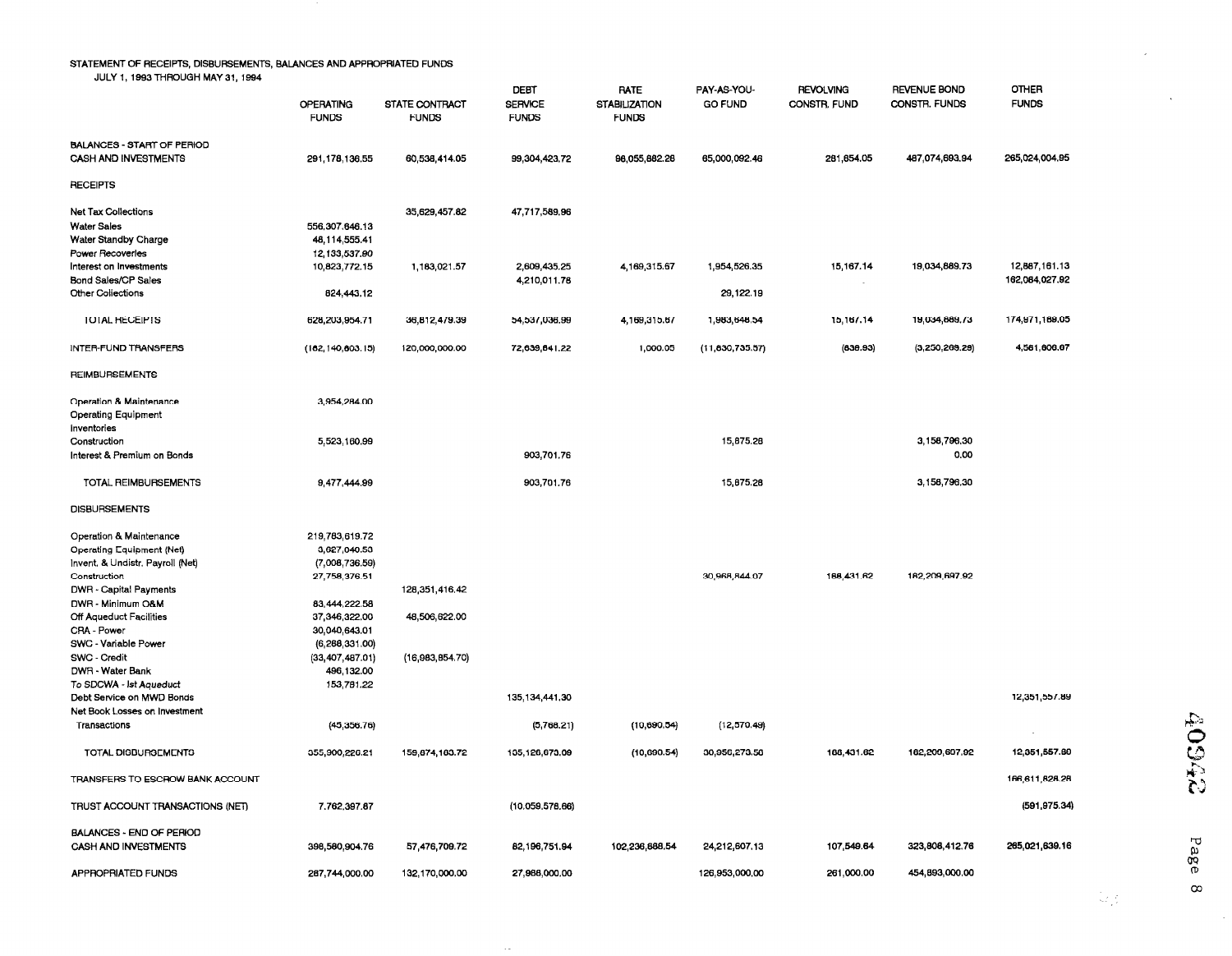$\frac{1}{\sqrt{2}}$ 

 $\frac{\sum_{i=1}^{n} \sum_{j=1}^{n} \sum_{j=1}^{n} \sum_{j=1}^{n} \sum_{j=1}^{n} \sum_{j=1}^{n} \sum_{j=1}^{n} \sum_{j=1}^{n} \sum_{j=1}^{n} \sum_{j=1}^{n} \sum_{j=1}^{n} \sum_{j=1}^{n} \sum_{j=1}^{n} \sum_{j=1}^{n} \sum_{j=1}^{n} \sum_{j=1}^{n} \sum_{j=1}^{n} \sum_{j=1}^{n} \sum_{j=1}^{n} \sum_{j=1}^{n} \sum_{j=1}^{n} \sum_{j=1}^{$ 

 $\frac{1}{\Delta}$ 

40942

 $\frac{1}{2}$ 

 $\frac{1}{2}$  $\Delta \sim 10$ 

 $\bar{\mathcal{L}}$ 

 $\ddot{\phantom{0}}$ 

### STATEMENT OF OPERATIONS

FISCAL YEAR THROUGH MAY 31, 1994

| GROSS OPERATING INCOME                    |                                                   |                  |                      |
|-------------------------------------------|---------------------------------------------------|------------------|----------------------|
| Water Sales:                              | Acre Feet                                         |                  |                      |
| Noninterruptible                          |                                                   |                  |                      |
| Untreated                                 | 295,084.4                                         | 94,990,511.00    |                      |
| Treated                                   | 877,744.7                                         | 340, 585, 132.40 |                      |
| Interruptible                             |                                                   |                  |                      |
| Untreated                                 | 235,160.2                                         | 49,680,849.40    |                      |
| Treated                                   | 290, 314.7                                        | 75,742,591.40    |                      |
| Reclaimed Water                           | 17,582.5                                          | 1,903,160.40     |                      |
|                                           | 1,715,886.5                                       | 562,902,244.60   |                      |
| Water Standby Charge                      |                                                   | 45,834,000.01    |                      |
| Power Recoveries: (                       | 250,747,520 kWh )                                 | 11,733,058.85    | 620,469,303.46       |
| OPERATION AND MAINTENANCE                 |                                                   |                  |                      |
| Operations                                |                                                   | 188, 577, 410.76 |                      |
| Power and Water Costs                     |                                                   | 159, 732, 497.54 | 348, 309, 908. 30    |
| Operating Income before Amort. & Depr.    |                                                   |                  | 272, 159, 395. 16    |
| Amort. of Participation Rights and Amort. |                                                   | 76,419,574.00    |                      |
| Depreciation, Plant                       |                                                   | 22, 219, 409.88  | 98,638,983.88        |
| Operating Income                          |                                                   |                  | 173,520,411.28       |
| OTHER INCOME                              |                                                   |                  |                      |
| Net Tax Revenues                          |                                                   | 75,622,616.50    |                      |
| Interest Earned on Investments            |                                                   | 47, 971, 998.64  |                      |
|                                           | Current Interest Levies - Annexation Commitments  | 1,624,384.30     |                      |
| Property Rentals                          |                                                   | 634, 381.98      |                      |
| Gain on Land Sales                        |                                                   |                  |                      |
| Earnings on Escrow Accounts               |                                                   |                  |                      |
| Sundry Revenues                           |                                                   | 958,811.50       | 126, 812, 192.92     |
| INTEREST AND OTHER EXPENSE                |                                                   |                  |                      |
| Bond Interest Expense                     |                                                   | 70,054,995.19    |                      |
| Adjustment for OAPF Obligation            |                                                   |                  |                      |
| Arbitrage Rebate Tax                      |                                                   |                  |                      |
| Sundry Expense                            |                                                   | 565,407.77       | 70,620,402.96        |
|                                           | Income before Annex. Inc. & Prior Years' Adjust.  |                  | 229, 712, 201. 24    |
| ANNEXATION INCOME                         |                                                   |                  |                      |
|                                           | Levies for Uncapitalized Annexation - Principal   | 14,703.30        |                      |
| New Annexations - Principal               |                                                   | 2,259,738.69     | 2, 274, 441.99       |
|                                           | ADJUSTMENTS OF PRIOR YEARS' POWER AND WATER COSTS |                  | 38,058,826.47        |
| EXTRAORDINARY LOSS ON DEFEASANCE OF BONDS |                                                   |                  | (3,031,933.60)       |
| NET INCOME                                |                                                   |                  | 267,013,536.10       |
| RETAINED EARNINGS AT START OF YEAR        |                                                   |                  | 2, 448, 106, 359. 14 |
| RETAINED EARNINGS TO DATE                 |                                                   |                  | 2, 715, 119, 895. 24 |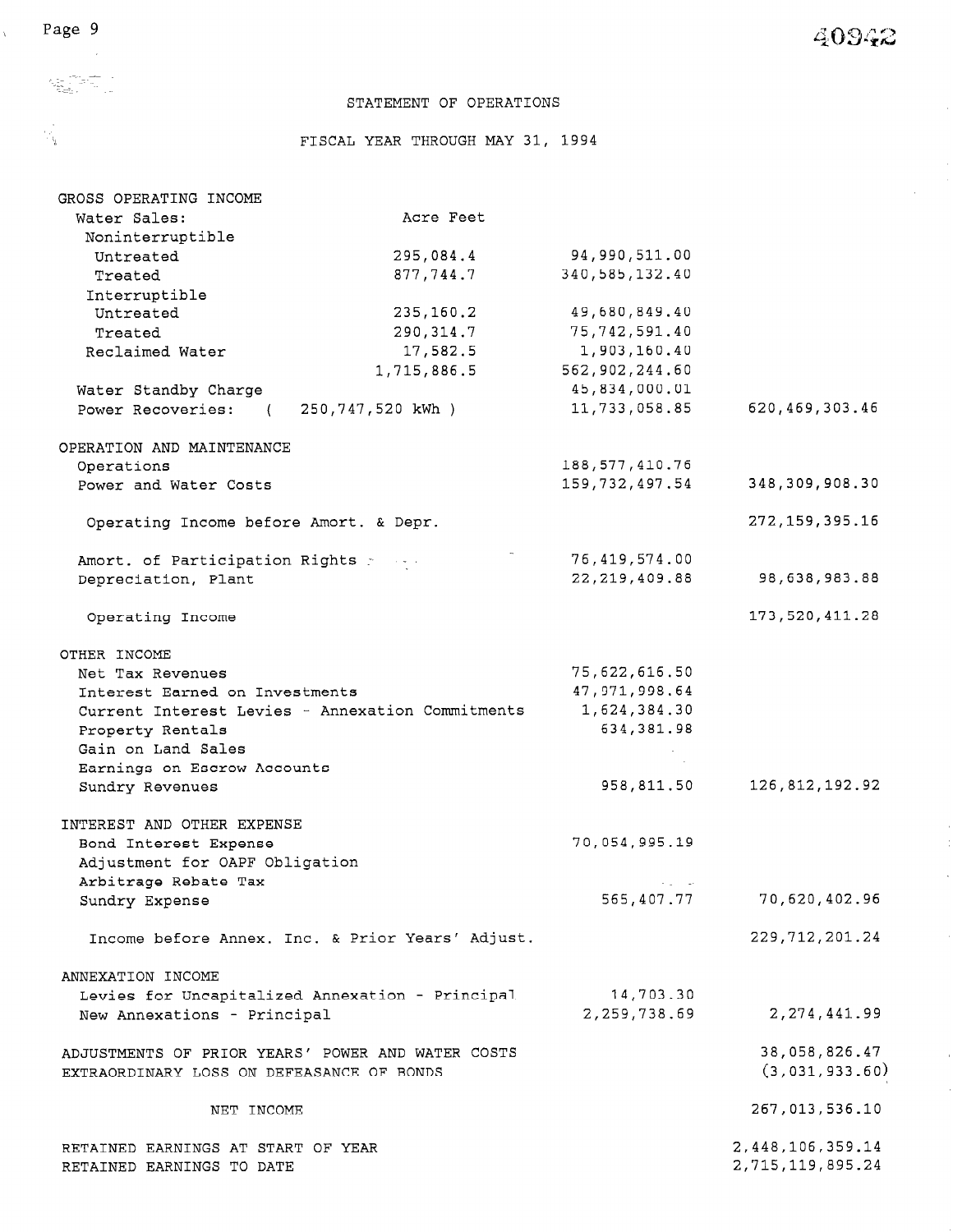$40942$ <sup>Page 10</sup>

### STATEMENT OF OPERATIONS

 $\sim 100$ 

 $\mathcal{L}^{(1)}$ 

 $\ddot{\phantom{0}}$ 

 $\sim$ 

FISCAL YEAR THROUGH MAY 31, 1993

| GROSS OPERATING INCOME                                                                                                                                         |                                                    |                                                                            |                                          |
|----------------------------------------------------------------------------------------------------------------------------------------------------------------|----------------------------------------------------|----------------------------------------------------------------------------|------------------------------------------|
| Water Sales:                                                                                                                                                   | Acre Feet                                          |                                                                            |                                          |
| Noninterruptible<br>Untreated<br>Treated                                                                                                                       | 407,532.2<br>967, 417.1                            | 109,947,942.30<br>311,963,859.30                                           |                                          |
| Interruptible<br>Untreated<br>Treated<br>Reclaimed Water                                                                                                       | 191,848.1<br>159, 114.9<br>16,210.6<br>1,742,122.9 | 33,838,482.60<br>37,829,112.60<br>1,344,104.43<br>494, 923, 501.23         |                                          |
| Water Standby Charge<br>Power Recoveries:<br>$\sqrt{2}$                                                                                                        | 264,214,800 kWh )                                  | 23, 128, 225.80<br>11,955,899.60                                           | $\mathcal{I}$<br>530,007,626.63          |
| OPERATION AND MAINTENANCE                                                                                                                                      |                                                    |                                                                            |                                          |
| Operations<br>Power and Water Costs                                                                                                                            |                                                    | 170,910,331.52<br>151, 995, 282.25                                         | 322,905,613.77                           |
| Operating Income before Amort. & Depr.                                                                                                                         |                                                    |                                                                            | 207, 102, 012.86                         |
| Amort. of Participation Rights in State Project<br>Depreciation, Plant                                                                                         |                                                    | 72,032,972.00<br>20,936,354.62                                             | 92,969,326.62                            |
| Operating Income                                                                                                                                               |                                                    |                                                                            | 114, 132, 686. 24                        |
| OTHER INCOME<br>Net Tax Revenues<br>Interest Earned on Investments<br>Property Rentals<br>Gain on Land Sales<br>Earnings on Escrow Accounts<br>Sundry Revenues | Current Interest Levies - Annexation Commitments   | 73,993,272.92<br>39,814,490.60<br>1,744,534.69<br>426,536.47<br>471,004.75 | 116, 449, 839. 43                        |
| INTEREST AND OTHER EXPENSE<br>Bond Interest Expense<br>Adjustment for OAPF Obligation<br>Arbitrage Rebate Tax<br>Sundry Expense                                |                                                    | 71,360,346.24<br>555,689.35                                                | 71,916,035.59                            |
|                                                                                                                                                                | Income before Annex. Inc. & Prior Years' Adjust.   |                                                                            | 158,666,490.08                           |
| ANNEXATION INCOME<br>Levies for Uncapitalized Annexation - Principal<br>New Annexations - Principal                                                            |                                                    | 1,667.30<br>6,964,529.74                                                   | 6,966,197.04                             |
| ADJUSTMENTS OF PRIOR YEARS' POWER AND WATER COSTS<br>EXTRAORDINARY LOSS ON DEFEASANCE OF BONDS                                                                 |                                                    |                                                                            | 32, 188, 466.99<br>(17, 234, 283.71)     |
| NET INCOME                                                                                                                                                     |                                                    |                                                                            | 180,586,870.40                           |
| RETAINED EARNINGS AT START OF YEAR<br>RETAINED EARNINGS TO DATE                                                                                                |                                                    |                                                                            | 2, 245, 408, 572. 51<br>2,425,995,442.91 |

y.<br>Die

 $\hat{\mathcal{Q}}$ 

 $\pm$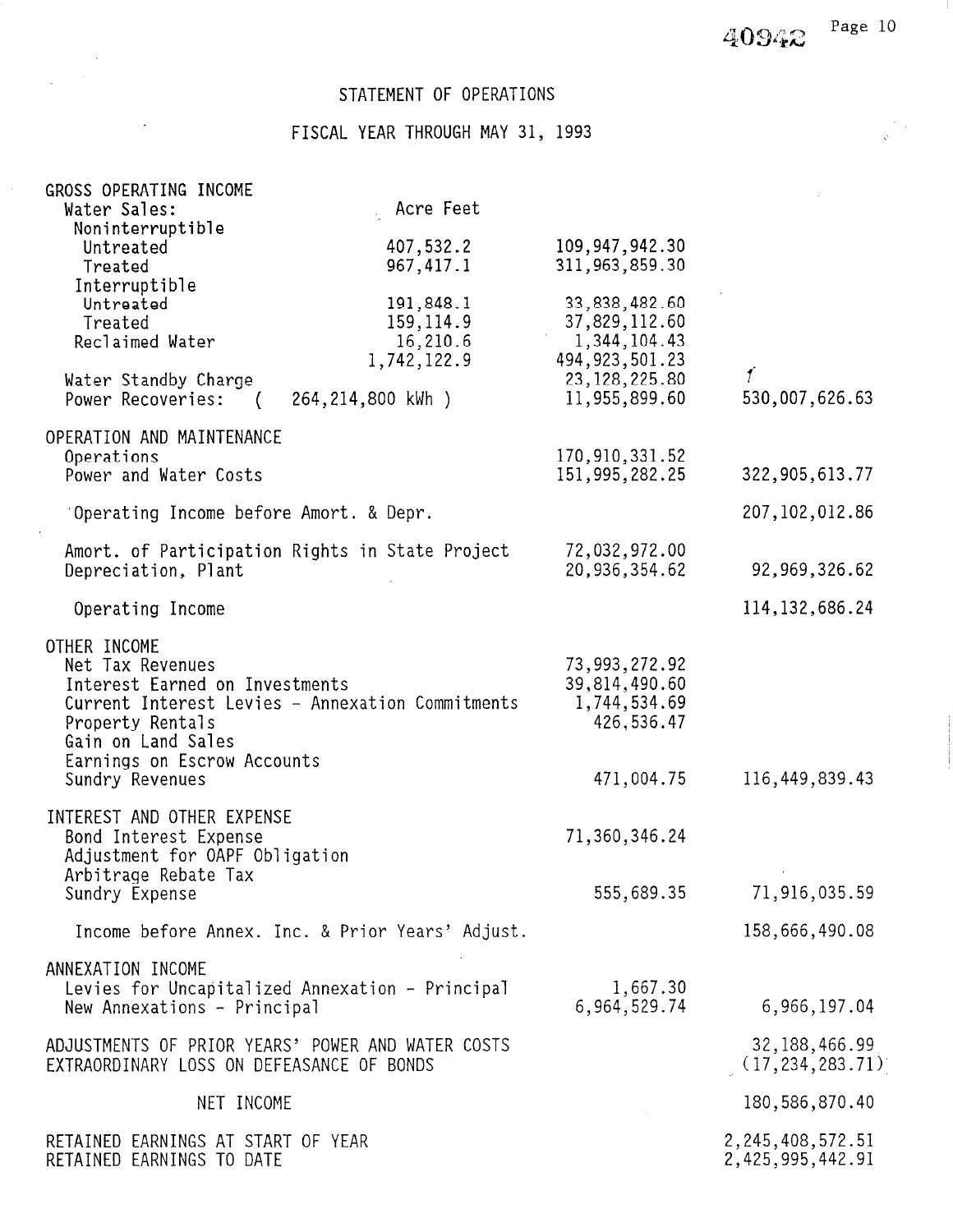

\* BASED ON CAPITAL IMPROVEMENT PROGRAM AS OF 7/15/93. INCLUDES PROJECTED EXPENDITURES FOR SECURING ADDITIONAL WATER SUPPLIES ON THE COLORADO RIVER AQUEDUCT.

20942

Page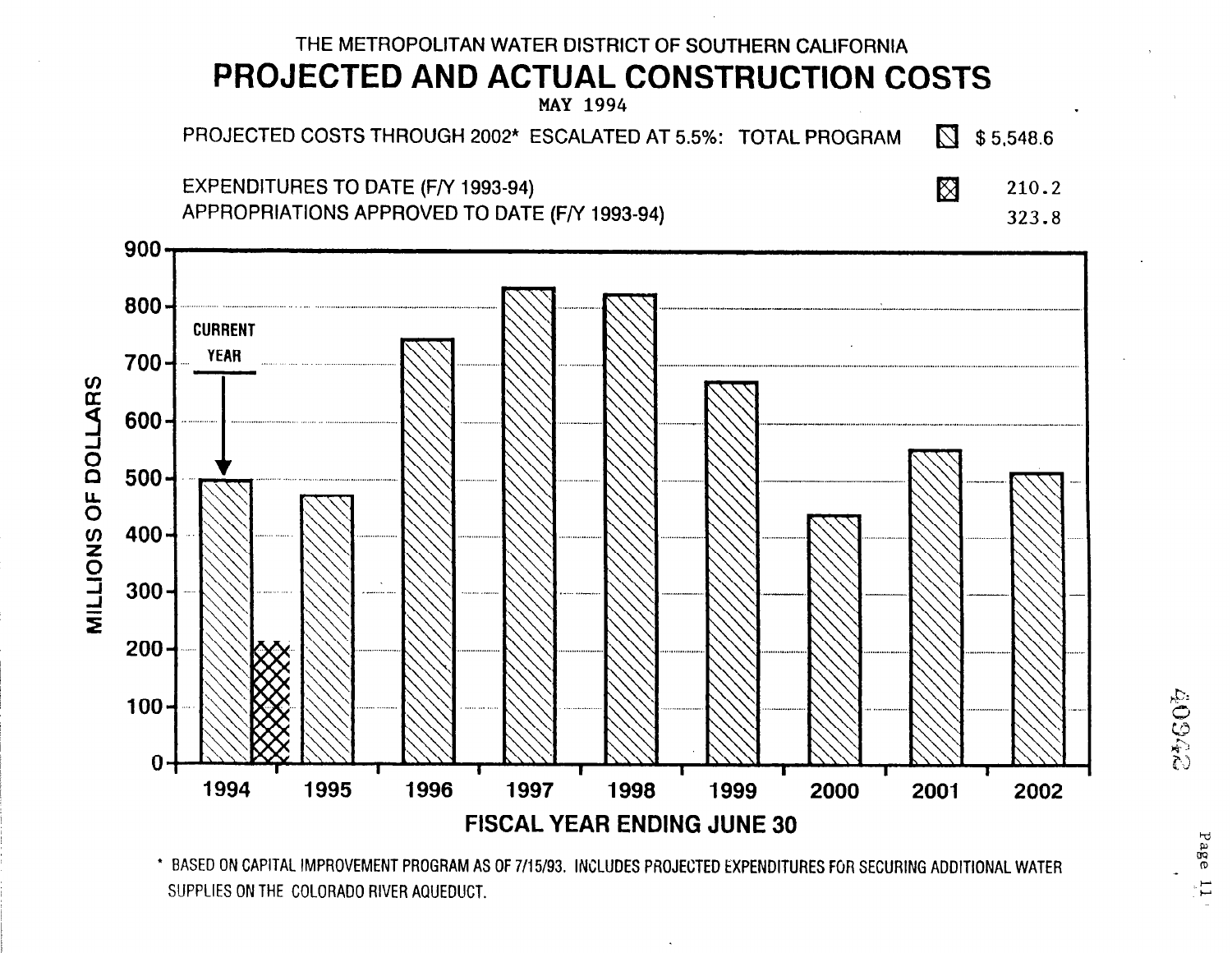# THE METROPOLITAN WATER DISTRICT OF SOUTHERN CALIFORNIA PROJECTED FIXED SWC CHARGES THROUGH 2035

| <b>TRANSPORTATION</b>                                       | \$9,438 |
|-------------------------------------------------------------|---------|
| REVENUE BOND SURCHARGE                                      | 417     |
| EAST BRANCH ENLARGEMENT                                     | 773     |
| OFF-AQUEDUCT<br>V.                                          | 1,483   |
| STORAGE & CONSERVATION<br>$\mathbf{I}\backslash \mathbf{I}$ | 1,683   |
| <b>TRANSPORTATION</b><br>K.                                 | \$5,082 |

MILLIONS OF DOLLARS

\* FROM ATTACHMENT 3, DEPARTMENT OF WATER RESOURCES INVOICE DATED JULY 1,1993. ALL AMOUNTS IN 1993 DOLLARS. AMOUNT CHARGES ARE BASED ON ORIGINAL ENTITLEMENT OF 2,011,500 AF FOR 1994 - 2035.



27603

Page  $7\,\mathrm{Z}$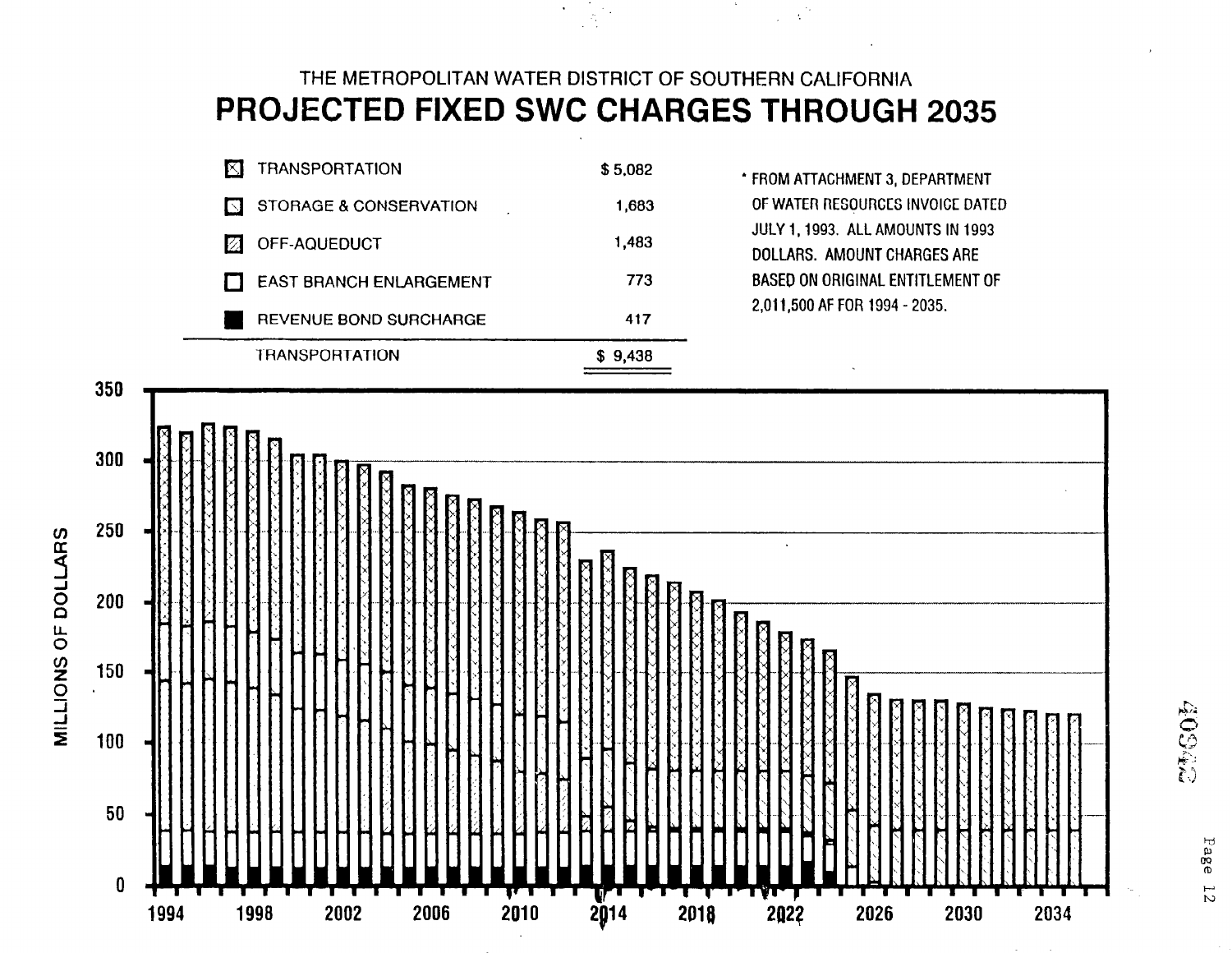# THE METROPOLITAN WATER DISTRICT OF SOUTHERN CALIFORNIA HISTORICAL CONSTRUCTION EXPENDITURES

from 7-l-66 through 6-30-93





Page  $\overline{\omega}$ 

 $409422$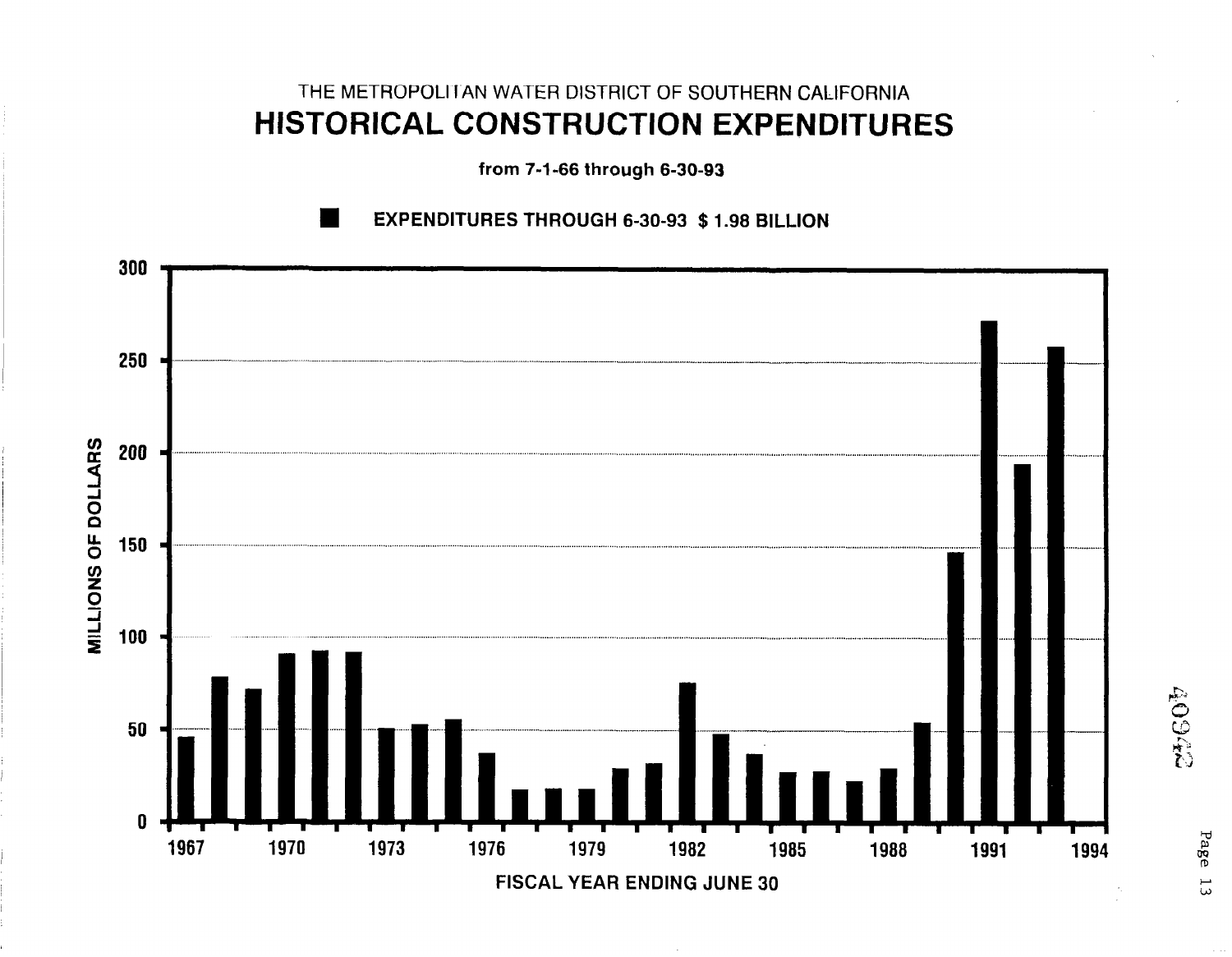$\label{eq:2} \begin{array}{c} \hat{\mathcal{J}} = \hat{\mathcal{J}} = \hat{\mathcal{J}} = \hat{\mathcal{J}} = \hat{\mathcal{J}} = \hat{\mathcal{J}} = \hat{\mathcal{J}} = \hat{\mathcal{J}} = \hat{\mathcal{J}} = \hat{\mathcal{J}} = \hat{\mathcal{J}} = \hat{\mathcal{J}} = \hat{\mathcal{J}} = \hat{\mathcal{J}} = \hat{\mathcal{J}} = \hat{\mathcal{J}} = \hat{\mathcal{J}} = \hat{\mathcal{J}} = \hat{\mathcal{J}} = \hat{\mathcal{J}} = \hat{\mathcal{J}} = \hat{\mathcal{J}} = \hat{\mathcal{J}}$ 

40942



June 9, 1994

 $T_{Q}$ : Board of Directors

 $\mathcal{L}_{\mathcal{A}}$ 

From: General Counsel

Subject: Review as to Eligibility of Securities Invested in by the Treasurer for the Month of May 1994

> Pursuant to Sections 2741(a) and 5 101(b)(5) of the Administrative Code, this office has examined the Treasurer's Monthly Report to the Board for the month of May 1994 covering the investment of securities for that period. The reported forms of investment are within the eligible group of securities authorized by Section  $5101(b)(2)$  of the Administrative Code, and as of the end of the month are within the percentage constraints specified in that section.

N. Gregory Faylor

SBB:gm memo-sb\tres0594.doc

cc: J. R. Wodraska G. D. Leddy D. I. Furukawa R. D. Sjoberg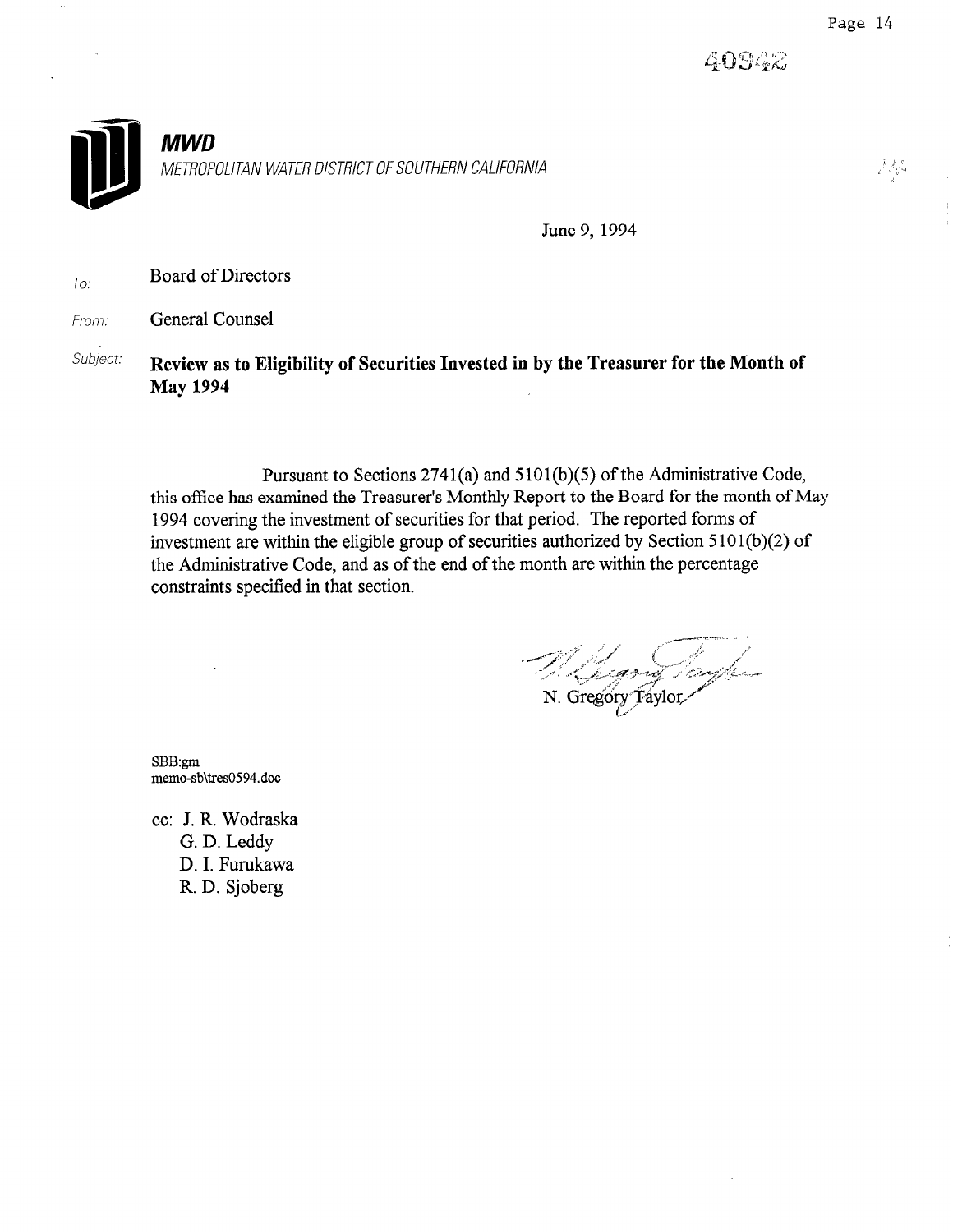

 $T_{\Omega}$ .

General Manager

From:

Treasurer

Subject.

Treasurer's Monthly Report - May 1994

This letter transmits a summary report of investments and cash balances and yield comparisons for the end of the current month. A detail report of investments is filed each month with the Executive Secretary. These reports are required by Section 5114 of the MWD Administrative Code. All of the investments comply with Chapter 5101 of the MWD Administrative Code and the Investment Policy dated January 11, 1994.

District investments and cash balances are held in various funds designated for certain purposes as follows:

| Operating Funds<br>State Water Contract Fund<br>Debt Service Funds<br>Water Rate Stabilization Fund<br>Total | Book Value<br>\$398,581,000<br>57,476,000<br>82,197,000<br>102,237,000<br>\$640,491,000 |
|--------------------------------------------------------------------------------------------------------------|-----------------------------------------------------------------------------------------|
|                                                                                                              |                                                                                         |

Construction and Trust Funds \$385,212,000

The average weighted days to maturity is 426 days. The return on investments ranged from 3.1 percent to 10.0 percent. Interest earnings and average weighted portfolio yields follow:

|     |      | Interest Earnings                                              |                           |
|-----|------|----------------------------------------------------------------|---------------------------|
| May | 1994 | Fiscal Year<br>to Date<br>Month<br>\$38,710,000<br>\$3,748,000 | Portfolio<br>Yield<br>4.4 |
| May | 1993 | \$37,965,000<br>\$3,466,000                                    | 3.6                       |
|     |      |                                                                |                           |

Richard D. Sjoperg

Attachments

c:\vc\worddocs\reports\muth0594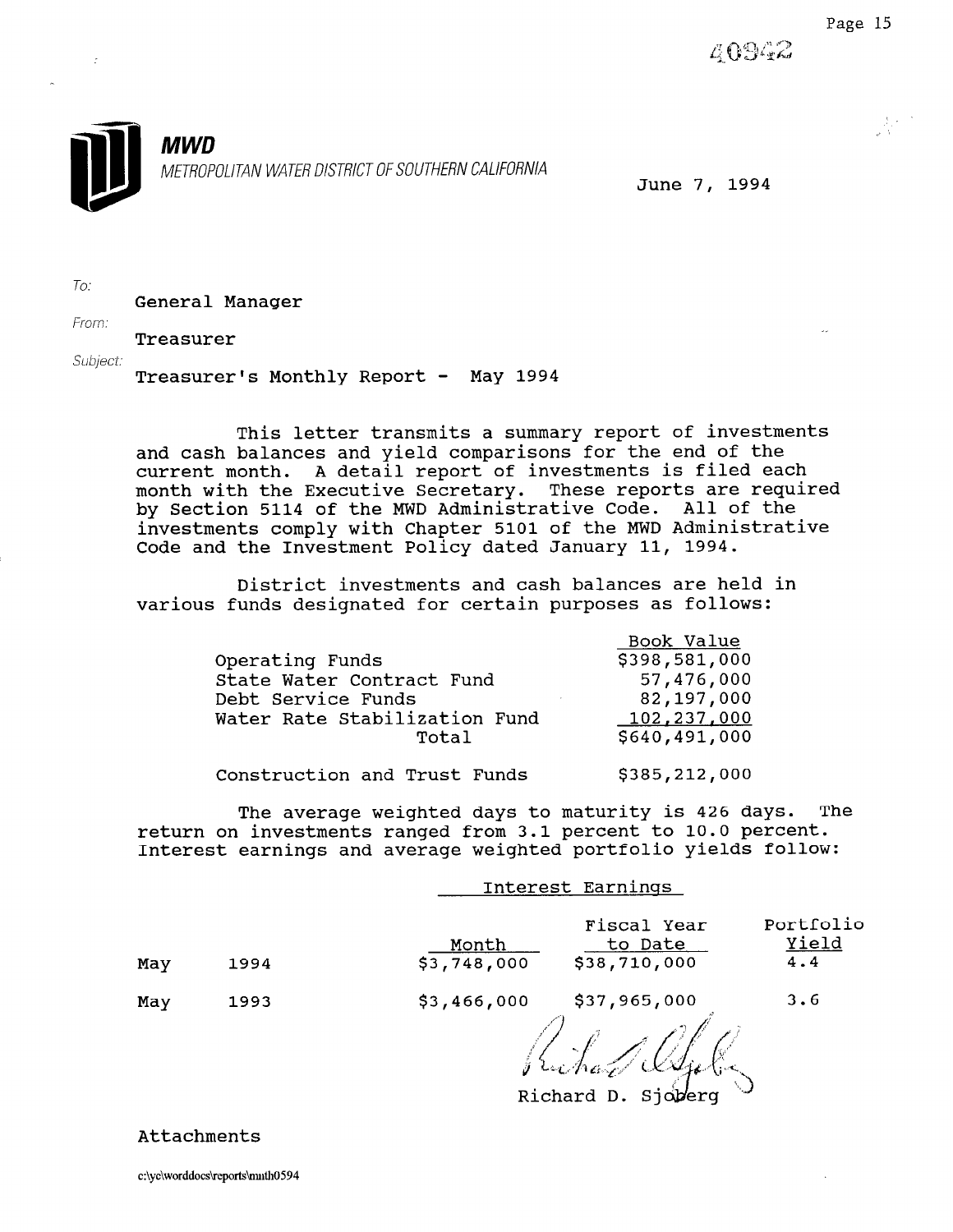$\mathcal{F}_{\mathcal{A}}$ 

### THE METROPOLITAN WATER DISTRICT OF SOUTHERN CALIFORNIA

|                                                     | BEGINNING PURCHASES DRAWALS       | WITH-       |                          | <b>ENDING</b> | % of Portfolio | ADMIN.      |
|-----------------------------------------------------|-----------------------------------|-------------|--------------------------|---------------|----------------|-------------|
| <b>SECURITIES:</b>                                  | <b>DEPOSITS</b><br><b>BALANCE</b> |             | SALES MATURITIES BALANCE |               | ACT.           | <b>CODE</b> |
| U. S. TREASURY                                      | \$358,528<br>\$27,949             | \$2,274     |                          | \$384.203     | 37.5           | 100         |
| U.S. GUARANTEES-GNMA'S                              | 3,250                             |             | 119.                     | 3.131         | 0.3            | 100         |
| FEDERAL AGENCIES                                    | 153,987                           |             | 39                       | 153,948       | 15.0           | 33          |
| REPURCHASE AGREEMENTS                               | 840,114<br>138,818                |             | 843,207                  | 135,725       | 13.2           | 30          |
| <b>BANKERS' ACCEPTANCES</b>                         | 14,462                            |             | 14,462                   | $\omega$      | $0.0\,$        | 30          |
| <b>COMMERCIAL PAPER</b>                             | 121.490<br>200.304                | 1,254       | 204 529                  | 116.011       | 11.3           | 30          |
| NEGOTIABLE CERTIFICATES<br>OF DEPOSIT               | 47.251                            |             | 16,430                   | 30821         | 3.0            | 20          |
| LOCAL AGENCY INVESTMENT<br><b>FUND - CALIFORNIA</b> | 203,000                           |             |                          | 203,000       | 19.8           | (A)         |
| CALIFORNIA SWP BONDS                                | 35                                |             |                          | 35.           | 0.0            | (B)         |
| <b>SUBTOTAL</b>                                     | \$1,068,367<br>\$1,040,821        | \$3,528     | \$1,078,786              | \$1,026,874   |                |             |
|                                                     |                                   |             |                          |               |                |             |
| CASH:                                               |                                   |             |                          |               |                |             |
| DEMAND ACCOUNTS                                     | \$614<br>\$2,208                  |             |                          | \$2,822       | 0.3            | 100         |
| DRAFT/MWDCU/PETTY CASH                              | ंब<br>153                         |             |                          | 157           | $0.0\,$        | (C)         |
| LESS OVERNIGHT INVEST.                              | (804)<br>(3,346)                  |             |                          | (4,150)       | $-0.4$         | (D)         |
| <b>SUBTOTAL</b>                                     | \$1,408<br>$(\$2,579)$            | $\sqrt{50}$ | $\overline{30}$          | (1,171)       |                |             |
| <b>TOTAL</b>                                        | \$1,069,775<br>\$1,038,242        | S3,528      | $\sqrt{1,078,786}$       | \$1,025,703   | 100.0          |             |

### Summary Report of Investment Activity & Status of Cash for the Month Ending May 31,1994 (Shown at Book Value and in \$ Thousands)

A) Construction \$188,000,000; other funds \$15,000,000.

B) Additional purchases limited to one \$5,000 bond of each series of SWP bonds.

C) Petty Cash, \$10,000; Draft Accounts, \$47,000; MWD Credit Union, \$100,000.

D) Includes investment of outstanding checks.

Note: Sales and Purchases may contain internal transfers.

Note: Excludes cash and securites held in escrow for the District's refunded bonds and crossover refunding bonds.